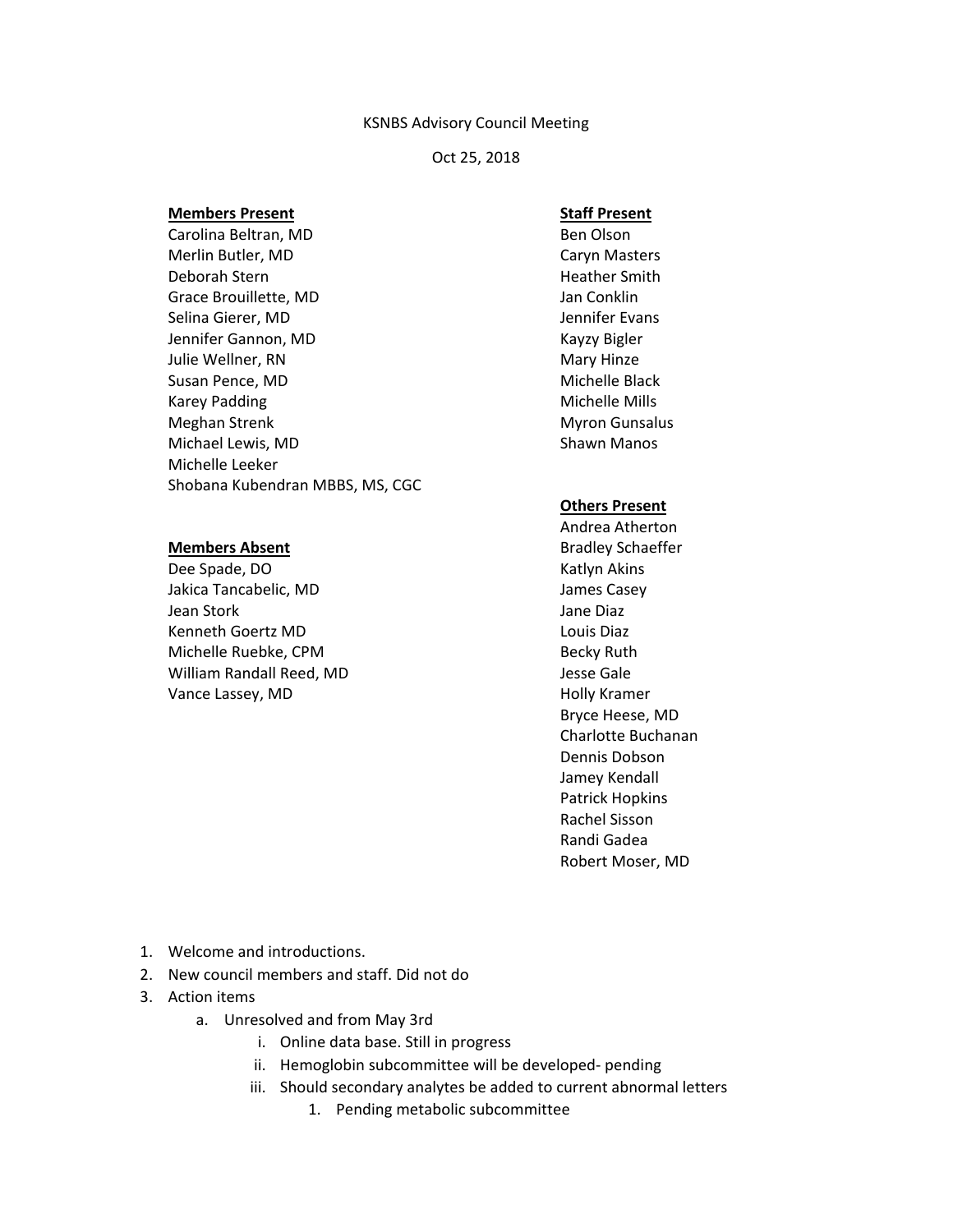- 2. Ability of LIMS to do so
- iv. Standpoint of PPV need to be added to the table-complete
- v. Add XALD endo and Neuro along with genetics- complete
- vi. Email this form to the AC so they have it electronically- complete
- vii. Wesley is still getting 20% of the specimen results greater than 7 days from collection more details on tracking specimens and when it's getting reported-KHEL.
- viii. Dr. Lewis asked how the states that bill for NBS did so and who they bill-Each state is different some include it in the hospital bill and some bill insurance. NewSTEPs has most of this data available online.
- ix. Provide links to watch videos from CureSMA complete
- x. CureSMA has a good Algorithm for each type of SMA (0-4) get copy of this complete
- xi. Re-work SCID algorithm to include very small BW babies (<500g) Dr. Greier is working on it
- xii. Re-work SCID algorithm to include babies with at least one normal screencomplete
- xiii. Dr. Hesse asked that someone from KDHE would travel to Hunter's Hope in July-Incomplete- Travel not approved.
- xiv. Dr. Gannon was asked to be Vice Chair and she said YES!
- 4. Michelle Leeker and son Zack Leeker. Michelle's son died of Krabbe.
	- a. Recommending adding Krabbe to panel. Secretary of KDHE could approve to add anything to the dried blood spot. Heather and Myron believed the approval to add condition to screening panel could pass after research on how the condition would impact the NBS program. It was in the May 2018 minutes to include it in the strategic planning.
	- b. 3 kids have been dx in the state of Kansas that the family network is aware of at this time.
	- c. It will be presented to the RUSP again. MO did not wait for it to be approved by the RUSP before adding it to their panel.
	- d. Michelle gave cost perspective for her family: \$700,000 spent in 21 months to keep a Krabbe child comfortable. Cost of transplant vs. cost of screening should be considered.
	- e. Dr. Pence would like to find a champion at CMH that would be willing to do the transplant.
	- **f. Action: put Krabbe on the chart with the other 4 possible conditions and include in analysis for program capacity in the Strategic Planning**
	- g. Jessie's son Brady was diagnosed at 4 months with Krabbe. Brady passed away 10 days before his  $1<sup>st</sup>$  birthday. Family started a petition to educate about Krabbe in 2008, passed petition in 2009. Jessie met Ezra who was born with Krabbe in 2018 and was transplanted at Duke because of screening for Krabbe in MO. Becky Ruth, Jessie's mom, helped to expand screening in MO. Family worked with MO NBS screening to screen for Leukodystrophies. MO has changed the lives of 120 babies since screening for Leukodystrophies. Ezra's journey documents his process through transplant and can be found online.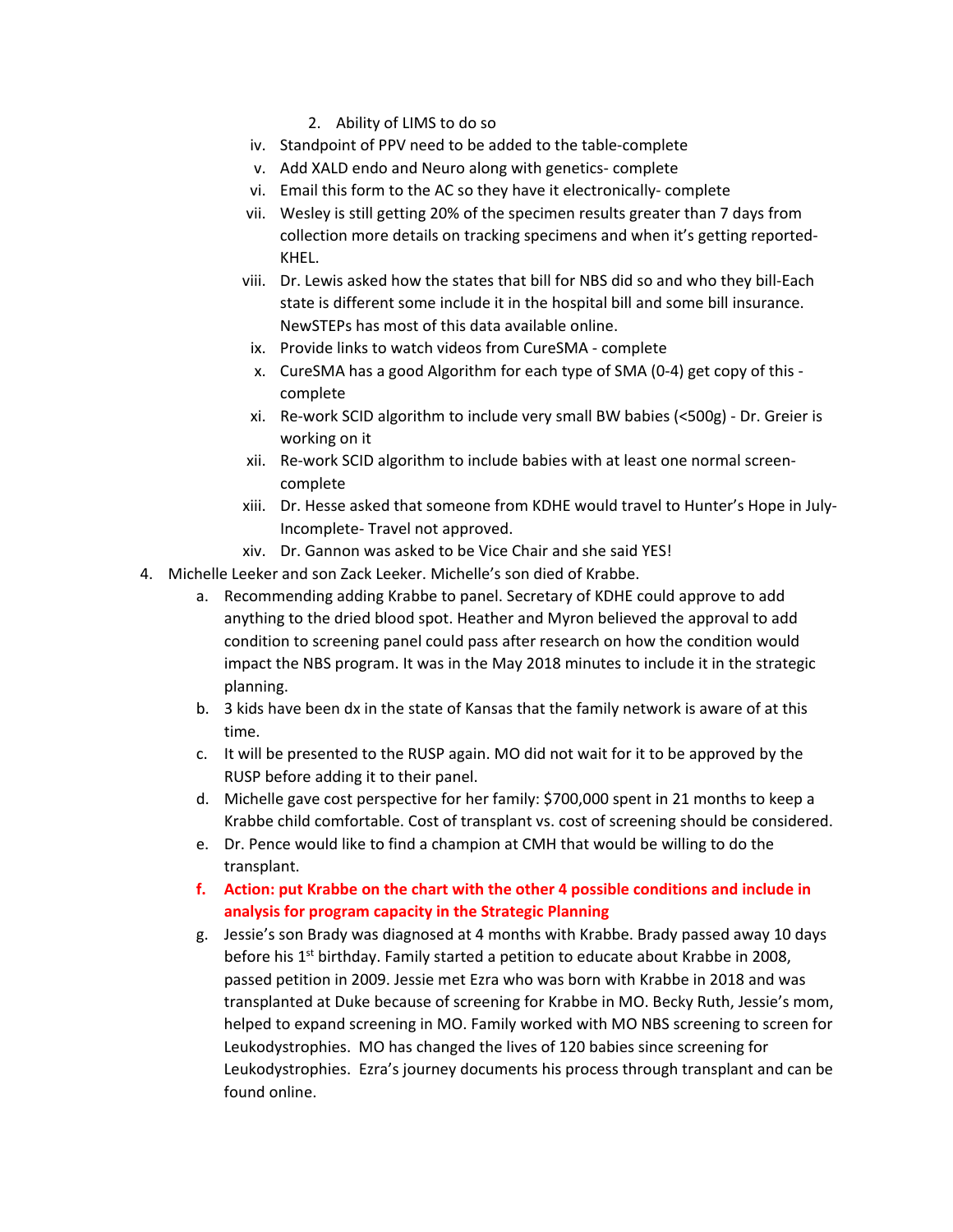- h. There is not a cure for Krabbe, but a treatment. First child transplanted passed away in 2018, but it did give him more life. "We don't say we can't do anything because there isn't a cure for Cancer, we do what we can for treatment while we look for a cure." Zach Leeker
- i. Treatment is transplant, stem cell transplant. Some kids deal with graft vs. host. The transplant has come a long way. There can be side effects to treatment but according to Zach and the friends that he had most of the side affects are minor.
- j. The petition was for education about the disease.
- 5. Dennis and Jamey Strategic Plan
	- a. Conduct PEAS
	- b. Review NewSTEPs from 2015 and 2017
	- c. Review surveys of stakeholders.
	- d. Missed
	- e. Missed
	- f. Missed
	- g. NewSTEPs Assessment Recommendations Status Table
- 6. Current Grant
	- a. NewSTEPs timeliness grant.
		- i. No cost extension through April 2019
		- ii. Report cards to facilities to give them feedback on their own timeliness.
	- b. CDC New Conditions Grant Award
		- i. SMA
	- c. HSRA State Evaluation Grant Award
		- i. Data Enhancements
- 7. Regulations Updates
	- a. KAR Collection Time Revision from 72 to 48 hours.
	- b. CCHD Regulations
- 8. KHEL updates: Introduce Ben Olson Laboratory Manager
	- a. Bio-Rad Variant -NBS Hemoglobin Testing System
		- i. New go live Dec-Jan
	- b. NBS Reporting updates- Effecting 10-1-18
		- i. Cause: Submission from missing birth/collection. Date time or specimen <24
		- ii. No more corrections
	- c. UPS Pilot Project
		- i. M-Sat shipments to 7 birthing facilities.
		- ii. Timeliness grant did increase the timeliness for hospitals in Western Kansas. It was not helpful across the board.
	- d. CDC new condition grant. Purchase validate equipment and new laboratory instrumentation. Plan to expand to SMA.
	- e. Holidays at KDHE
- 9. Education
	- a. Birthing Facility Survey
	- b. Education for Collection Staff
		- i. Baby's First Week Graphic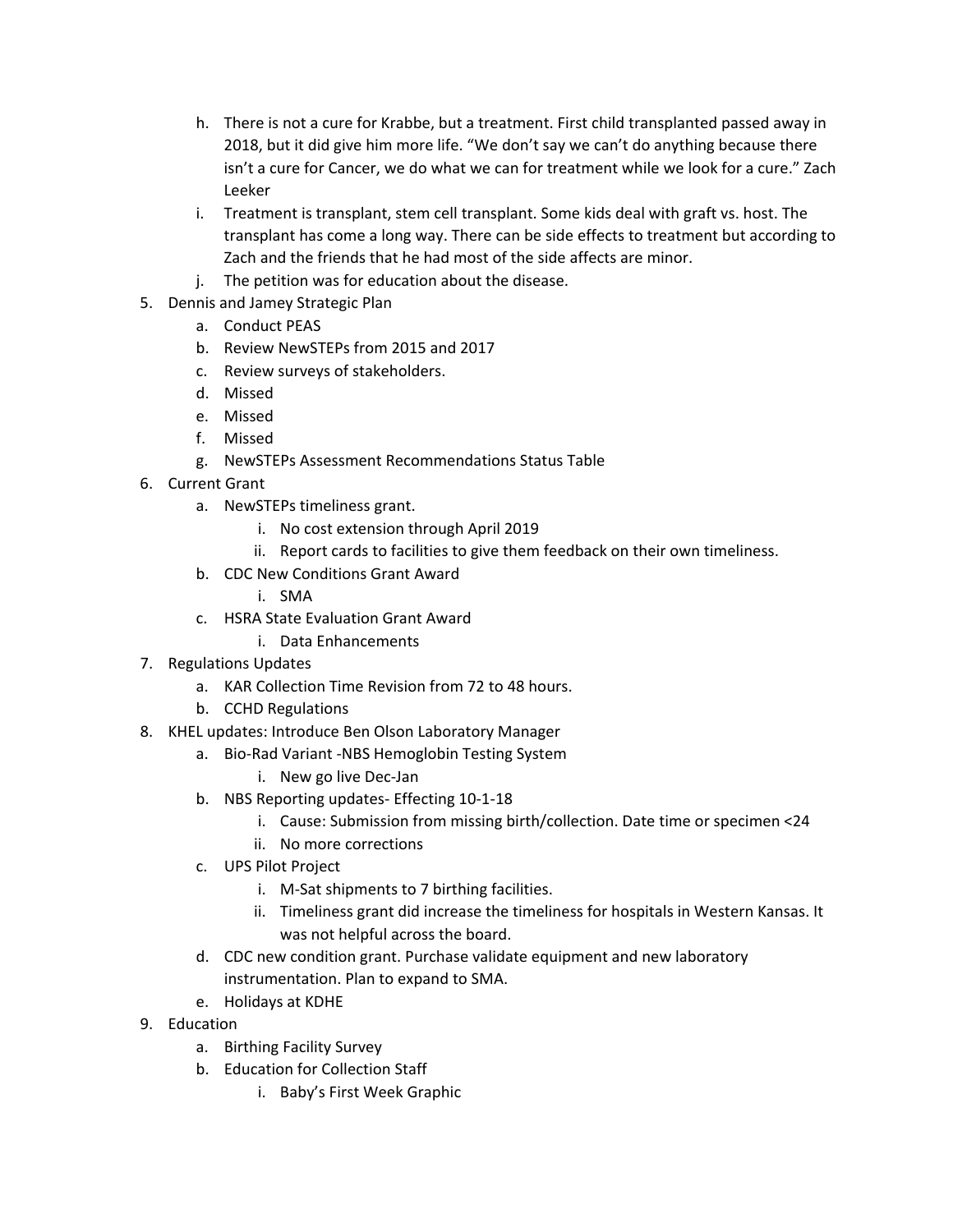- 1. Passed them out.
- ii. Site Visit
	- 1. Western Kansas 10 Facilities
	- 2. Shawnee Mission NICU and well-baby
	- 3. KU Medical Center
- iii. Future Projects
	- 1. QA spot check
	- 2. Spanish combo brochure
	- 3. Training videos-Debra stated that videos could be linked to Hospital association.
	- 4. State Logo-AC liked the logos on the right but wanted more color on the left.
	- 5. Holly asked if the big facility has liaisons for education.
		- a. Dr. Beltran asked if Mary has been able to identify champions at each facility.
- 10. False Positive Rates and Birth to Report
	- a. NewSTEPs time reporting
	- b. Need to have an explanation for anything reported outside of the national timeliness goals
	- **c. Action Item: Shobana made a motion to ask for quality indicators data listed on NewSTEPs before the next AC meeting. Julie Wellner seconded.**
- 11. Reviewed fees charged by each state and discussed how a fee could be charged
	- a. CF homebirth with no insurance.
	- **b. Action item cost analysis for financial structure review for all 5 conditions what would we recommend.**
	- c. Hearing has bundled hearing into the hospital practice.
		- i. MO has a fee \$95. Also, no family is denied screened based on inability to pay. Small fee goes to midwives and homebirths.
- 12. Dr. Shaffer would like to recommend storing for testing for CMV. Storage for normal is 30 days. Abnormal are stored indefinitely.
	- **a. Action Item Shobana motioned to discuss spot storage and retrieval of blood spot storage and include Newborn Hearing Screening. Dr. Casey seconded.**
- 13. New Business
	- a. Late day specimen: specimen cannot be run until 10:30. The cut is 10:30 because that is when FedEx guarantees delivery.
		- i. Jamey said we need a common courier.
		- *ii. MO has 56 couriers on the system. If they have a baby a day a courier would go check for specimens. If the hospital has less than a baby a day they are responsible for getting the specimen to the lab or a facility participating in the courier.*
	- b. Hemoglobin contract, Wichita medical research review.
		- i. Are we duplicating effort?
		- ii. What should a person do if they want their NBS result.
		- iii. No objections to continuing the contract.